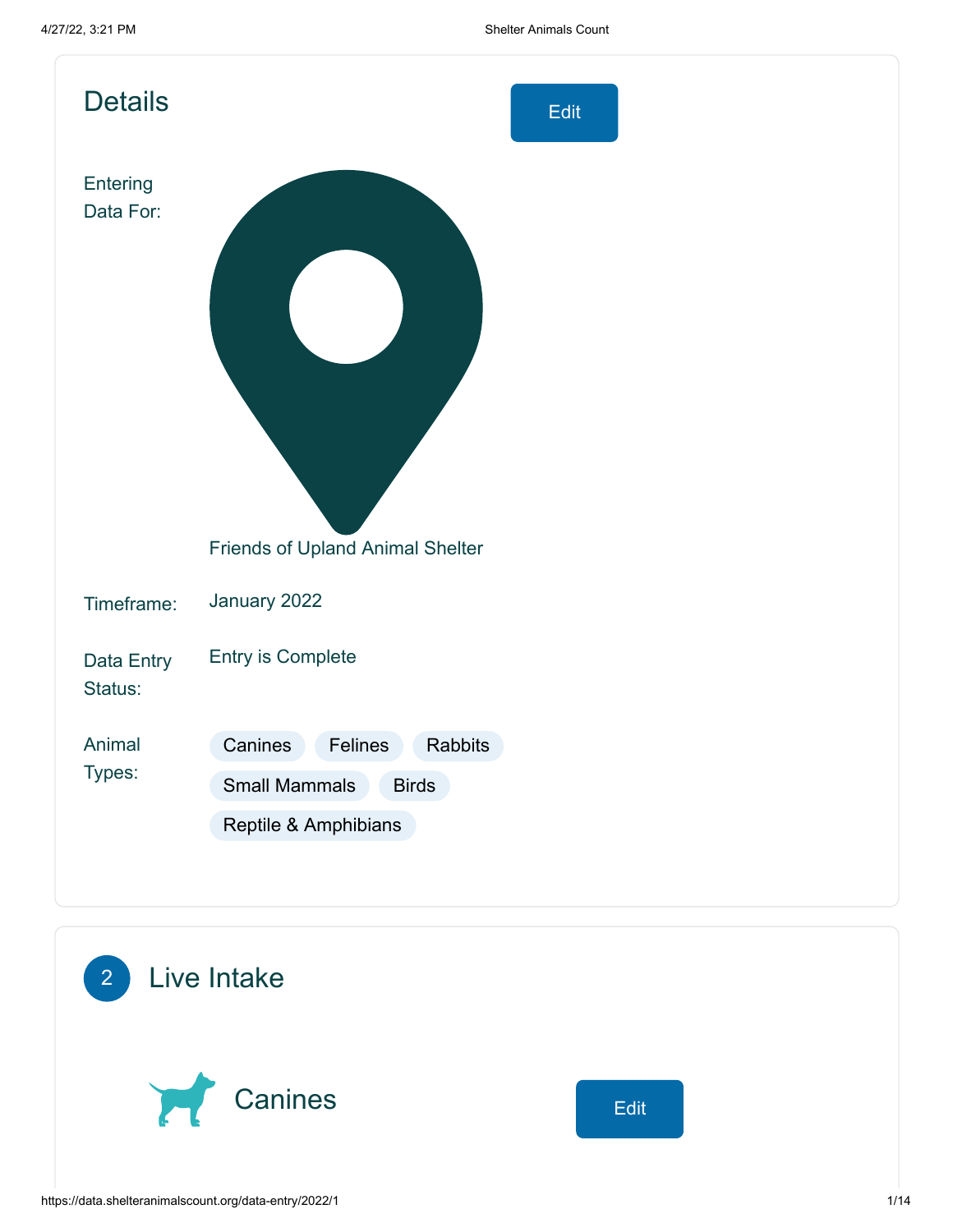|                                              | <b>Adult</b>   | Up to 5<br>mos. | Age<br><b>Unknow</b><br>n | Subtotal       |
|----------------------------------------------|----------------|-----------------|---------------------------|----------------|
| Stray at<br>large                            | 35             | $\overline{7}$  | $\overline{0}$            | 42             |
| Relinquished <sub>9</sub><br>by owner        |                | $\overline{0}$  | $\overline{0}$            | 9              |
| Owner-<br>intended<br>euthanasia             | $\overline{0}$ | $\overline{0}$  | $\overline{0}$            | $\overline{0}$ |
| Transferred<br>in state                      | 21             | $\overline{7}$  | $\overline{0}$            | 28             |
| Transferred<br>out of state                  | $\overline{0}$ | $\overline{0}$  | $\overline{0}$            | $\overline{0}$ |
| Transferred<br>$\frac{1}{2}$ internationally |                | $\overline{0}$  | $\overline{0}$            | $\overline{0}$ |
| Seized or<br>impounded                       | 3              | 3               | $\overline{0}$            | 6              |
| Other<br>intakes                             | $\overline{0}$ | $\overline{7}$  | $\overline{0}$            | $\overline{7}$ |



|                                       | Adult          | Up to 5<br>mos. | Age<br><b>Unknow</b><br>n | Subtotal |
|---------------------------------------|----------------|-----------------|---------------------------|----------|
| Stray at<br>large                     | 38             | 6               | O                         | 44       |
| Relinquished <sub>3</sub><br>by owner |                | 0               | 0                         | 3        |
| Owner-<br>intended<br>euthanasia      | 0              | 0               | 0                         | O        |
| Transferred<br>in state               | $\mathfrak{p}$ | 22              | 0                         | 24       |
| Transferred<br>out of state           | $\Omega$       | 0               | ი                         | n        |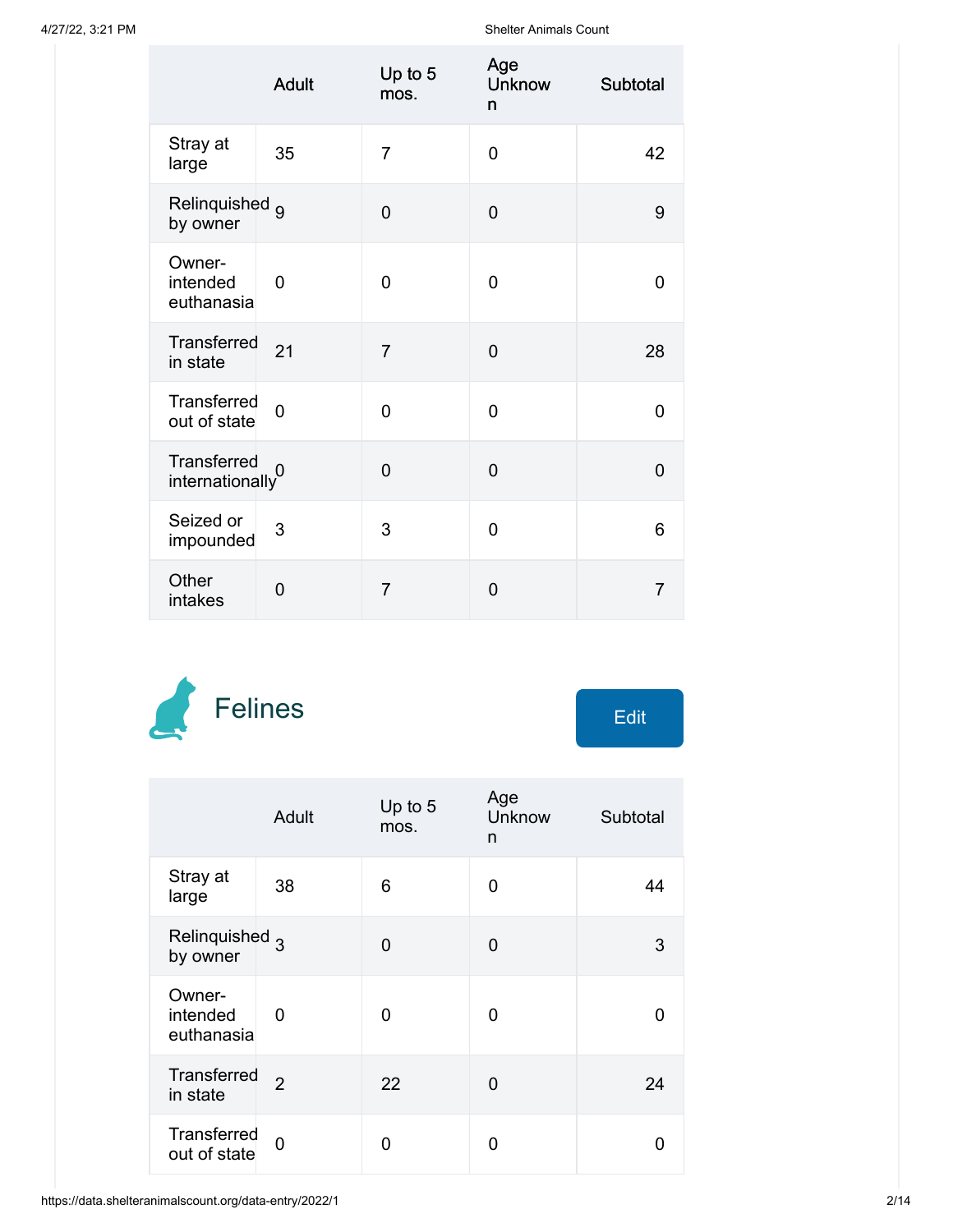|                                             | Adult       | Up to 5<br>mos. | Age<br><b>Unknow</b><br>n | Subtotal |
|---------------------------------------------|-------------|-----------------|---------------------------|----------|
| Transferred<br>internationally <sup>0</sup> |             | O               | 0                         |          |
| Seized or<br>impounded                      | $\mathbf 0$ |                 | 0                         |          |
| Other<br>intakes                            | U           | 5               |                           | 5        |

Rabbits Edit

|                                             | <b>Adult</b>            | Up to 5<br>mos. | Age<br>Unknow<br>n | Subtotal       |
|---------------------------------------------|-------------------------|-----------------|--------------------|----------------|
| Stray at<br>large                           | $\overline{2}$          | 0               | 0                  | $\overline{2}$ |
| Relinquished <sub>0</sub><br>by owner       |                         | 0               | $\overline{0}$     | 0              |
| Owner-<br>intended<br>euthanasia            | 0                       | 0               | 0                  | 0              |
| Transferred<br>in state                     | $\overline{\mathbf{4}}$ | 0               | $\overline{0}$     | $\overline{4}$ |
| Transferred<br>out of state                 | $\overline{0}$          | 0               | $\overline{0}$     | 0              |
| Transferred<br>internationally <sup>0</sup> |                         | $\overline{0}$  | $\overline{0}$     | $\overline{0}$ |
| Seized or<br>impounded                      | 0                       | 0               | 0                  | 0              |
| Other<br>intakes                            | $\overline{0}$          | $\overline{0}$  | $\overline{0}$     | $\overline{0}$ |

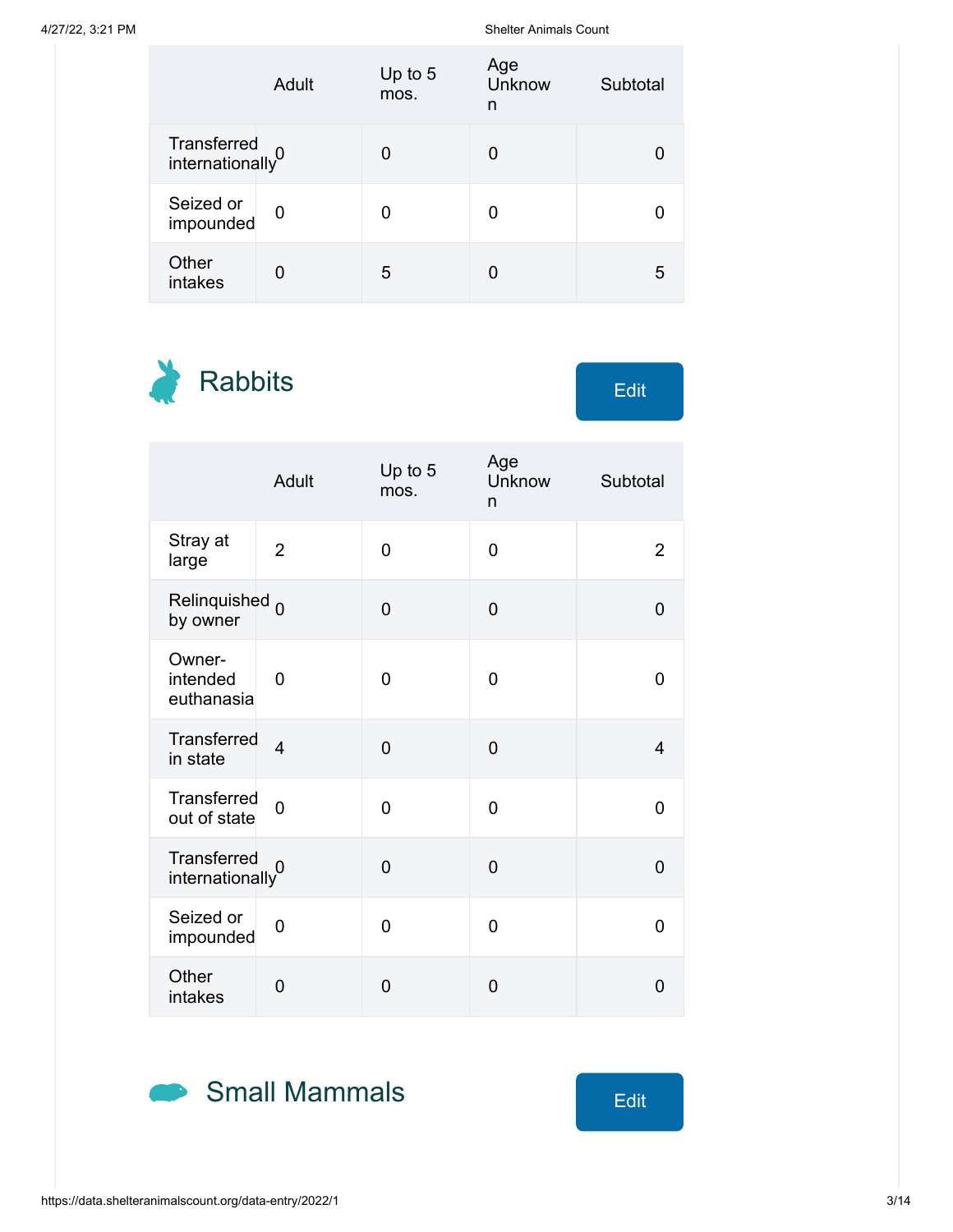|                                              | <b>Adult</b>   | Up to 5<br>mos. | Age<br><b>Unknow</b><br>n | Subtotal       |
|----------------------------------------------|----------------|-----------------|---------------------------|----------------|
| Stray at<br>large                            | 3              | $\overline{0}$  | $\overline{0}$            | 3              |
| Relinquished <sub>0</sub><br>by owner        |                | $\overline{0}$  | $\overline{0}$            | $\overline{0}$ |
| Owner-<br>intended<br>euthanasia             | $\overline{0}$ | $\overline{0}$  | 0                         | $\overline{0}$ |
| <b>Transferred</b><br>in state               | $\overline{0}$ | $\overline{0}$  | $\overline{0}$            | $\overline{0}$ |
| Transferred<br>out of state                  | $\overline{0}$ | $\overline{0}$  | $\overline{0}$            | 0              |
| Transferred<br>$\frac{1}{2}$ internationally |                | $\overline{0}$  | $\overline{0}$            | $\overline{0}$ |
| Seized or<br>impounded                       | $\overline{0}$ | $\overline{0}$  | 1                         | 1              |
| Other<br>intakes                             | 1              | 3               | 0                         | 4              |



|  | Fdit |  |
|--|------|--|
|  |      |  |

|                                       | Adult          | Up to 5<br>mos. | Age<br>Unknow<br>n | Subtotal |
|---------------------------------------|----------------|-----------------|--------------------|----------|
| Stray at<br>large                     | 0              | 0               | 0                  | ŋ        |
| Relinquished <sub>0</sub><br>by owner |                | 0               | 0                  | O        |
| Owner-<br>intended<br>euthanasia      | 0              | 0               | 0                  | O        |
| <b>Transferred</b><br>in state        | $\overline{0}$ | 0               | 0                  | U        |
| Transferred<br>out of state           | 0              | 0               | n                  | n        |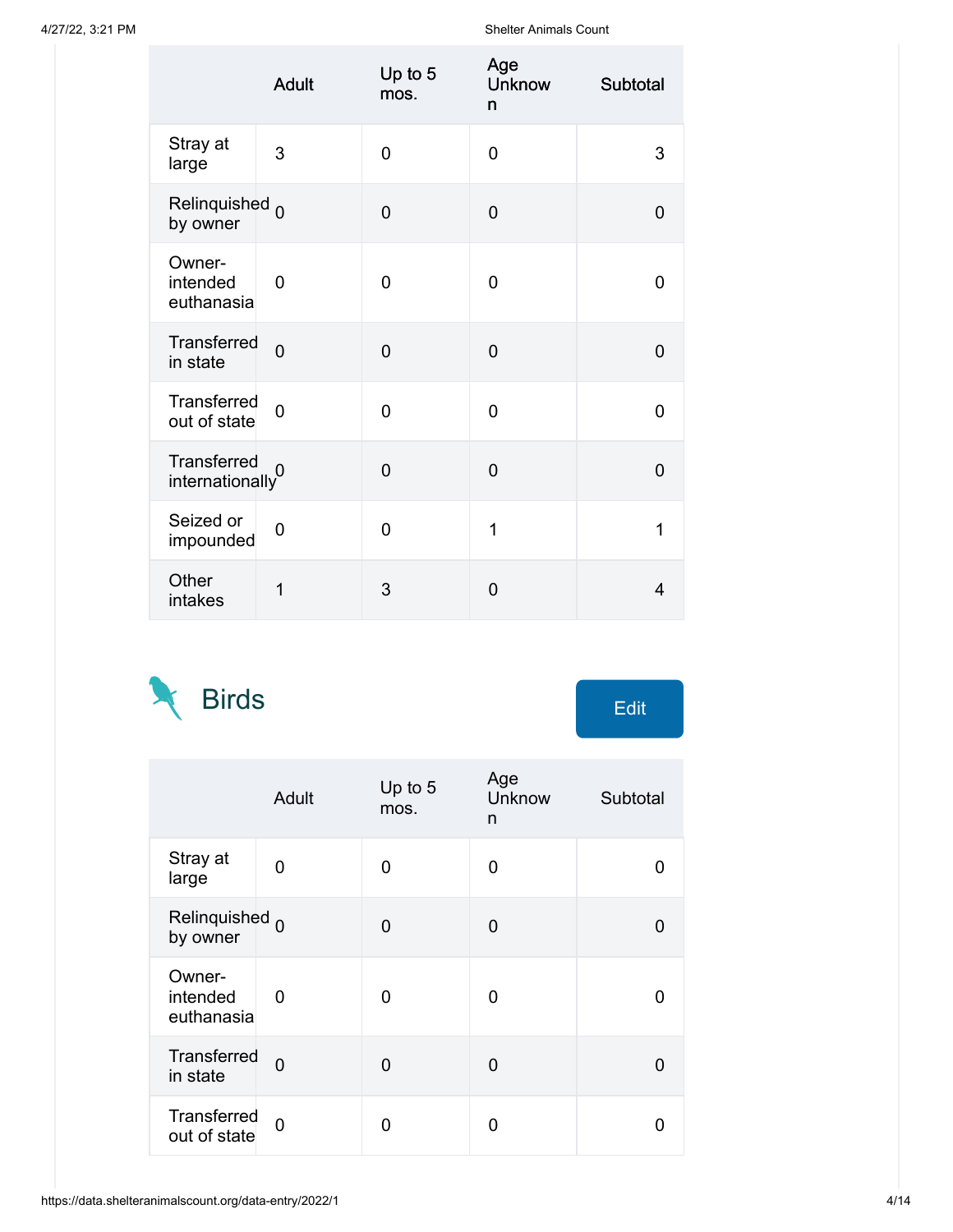|                                             | Adult          | Up to $5$<br>mos. | Age<br>Unknow<br>n | Subtotal |
|---------------------------------------------|----------------|-------------------|--------------------|----------|
| Transferred<br>internationally <sup>0</sup> |                | O                 | 0                  |          |
| Seized or<br>impounded                      | $\overline{0}$ | N                 | 0                  |          |
| Other<br>intakes                            | 0              |                   |                    |          |

# **SN** Reptile & Amphibians Edit

|                                             | Adult          | Up to 5<br>mos. | Age<br>Unknow<br>n | Subtotal       |
|---------------------------------------------|----------------|-----------------|--------------------|----------------|
| Stray at<br>large                           | 0              | 0               | 0                  | 0              |
| Relinquished <sub>0</sub><br>by owner       |                | $\overline{0}$  | 0                  | $\overline{0}$ |
| Owner-<br>intended<br>euthanasia            | $\overline{0}$ | 0               | 0                  | 0              |
| <b>Transferred</b><br>in state              | $\overline{0}$ | $\overline{0}$  | 0                  | 0              |
| Transferred<br>out of state                 | $\overline{0}$ | $\overline{0}$  | $\overline{0}$     | $\overline{0}$ |
| Transferred<br>internationally <sup>0</sup> |                | 0               | 0                  | $\overline{0}$ |
| Seized or<br>impounded                      | 0              | 0               | 0                  | $\overline{0}$ |
| Other<br>intakes                            | $\overline{0}$ | 0               | $\overline{0}$     | $\overline{0}$ |

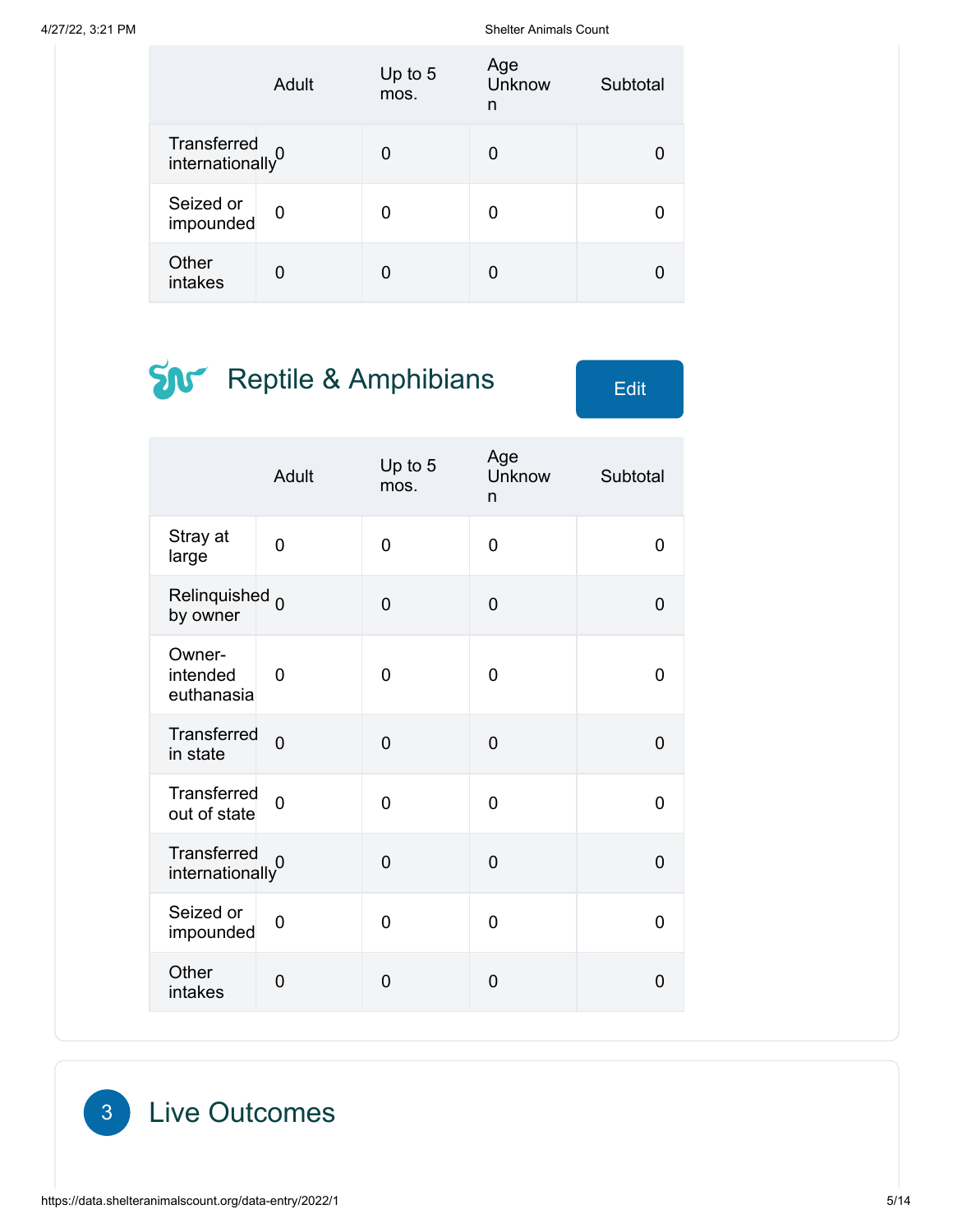

|                                    | Adult          | Up to 5<br>mos. | Age<br><b>Unknow</b><br>n | Subtotal |
|------------------------------------|----------------|-----------------|---------------------------|----------|
| Adoption                           | 38             | 15              | 0                         | 53       |
| Returned<br>to owner               | 14             | 3               | 0                         | 17       |
| Transferred<br>in state            | 21             | $\overline{7}$  | $\Omega$                  | 28       |
| <b>Transferred</b><br>out of state | $\Omega$       | $\Omega$        | $\mathbf 0$               | $\Omega$ |
| Transferred<br>internationally     |                | 0               | $\Omega$                  | 0        |
| Returned<br>to field               | $\overline{0}$ | $\mathbf 0$     | $\overline{0}$            | $\Omega$ |
| Other<br>live<br>outcome           | 6              | 1               | 0                         | 7        |



|                                             | Adult          | Up to $5$<br>mos. | Age<br>Unknow<br>n | Subtotal |
|---------------------------------------------|----------------|-------------------|--------------------|----------|
| Adoption                                    | 14             | 43                | $\Omega$           | 57       |
| Returned<br>to owner                        | 0              | 0                 | 0                  | O        |
| Transferred<br>in state                     | $\overline{2}$ | 22                | 0                  | 24       |
| Transferred<br>out of state                 | $\Omega$       | 0                 | 0                  | O        |
| Transferred<br>internationally <sup>0</sup> |                | U                 | ი                  |          |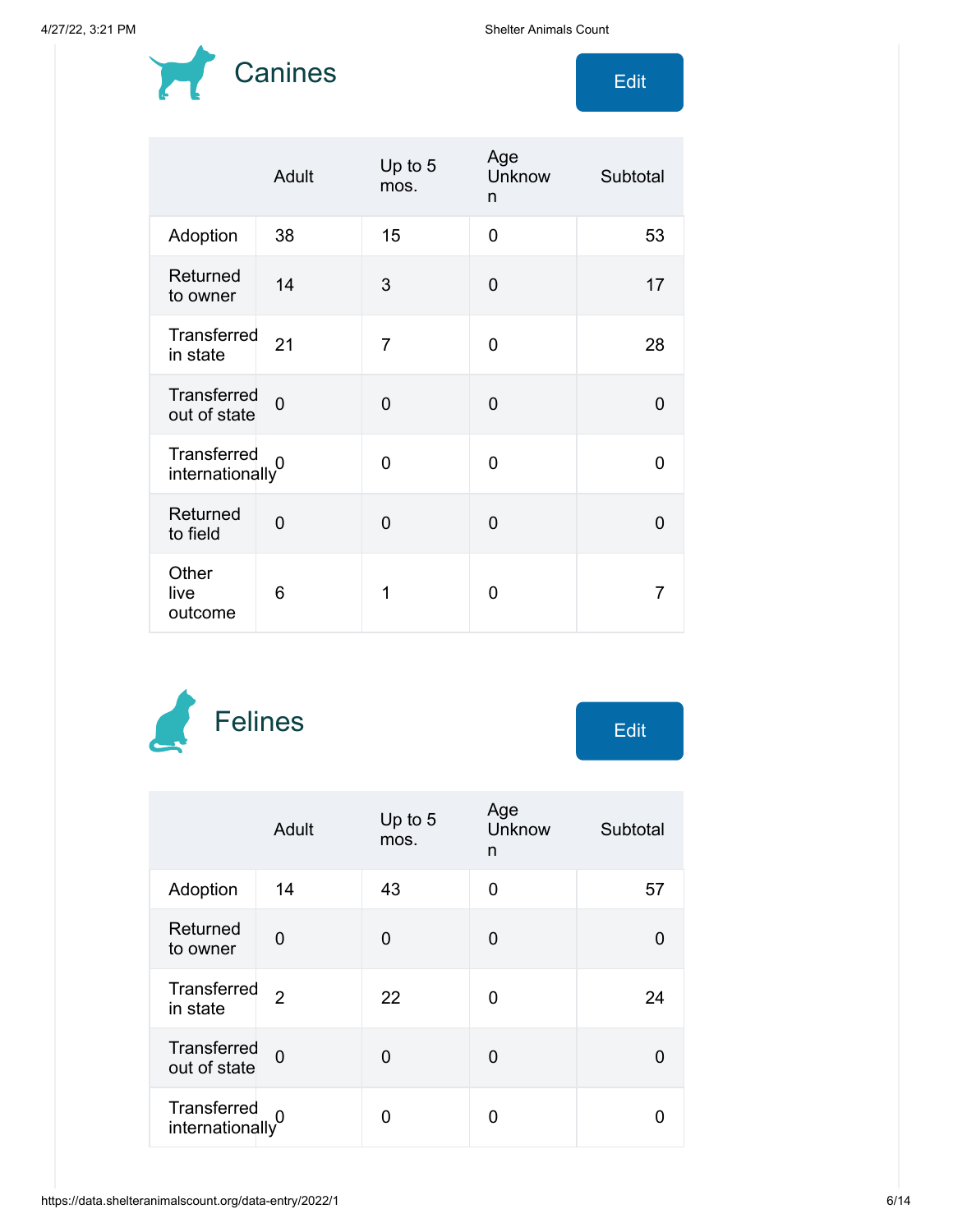|                          | Adult | Up to 5<br>mos. | Age<br>Unknow<br>n | Subtotal |
|--------------------------|-------|-----------------|--------------------|----------|
| Returned<br>to field     | 6     |                 | 0                  | 6        |
| Other<br>live<br>outcome | O     |                 | 0                  |          |

Rabbits Edit

|                                    | <b>Adult</b>   | Up to 5<br>mos. | Age<br>Unknow<br>n | Subtotal       |
|------------------------------------|----------------|-----------------|--------------------|----------------|
| Adoption                           | $\overline{2}$ | $\overline{0}$  | $\overline{0}$     | $\overline{2}$ |
| Returned<br>to owner               | $\overline{0}$ | $\overline{0}$  | $\overline{0}$     | $\overline{0}$ |
| Transferred<br>in state            | $\overline{0}$ | $\overline{0}$  | 0                  | 0              |
| <b>Transferred</b><br>out of state | $\overline{0}$ | $\overline{0}$  | $\overline{0}$     | 0              |
| Transferred<br>internationally     | 0              | 0               | 0                  | 0              |
| Returned<br>to field               | $\overline{0}$ | $\overline{0}$  | 0                  | 0              |
| Other<br>live<br>outcome           | 0              | 0               | 0                  | 0              |

## Small Mammals Edit

|          | Adult | Up to $5$<br>mos. | Age<br>Unknow | Subtotal |
|----------|-------|-------------------|---------------|----------|
| Adoption | 2     |                   |               |          |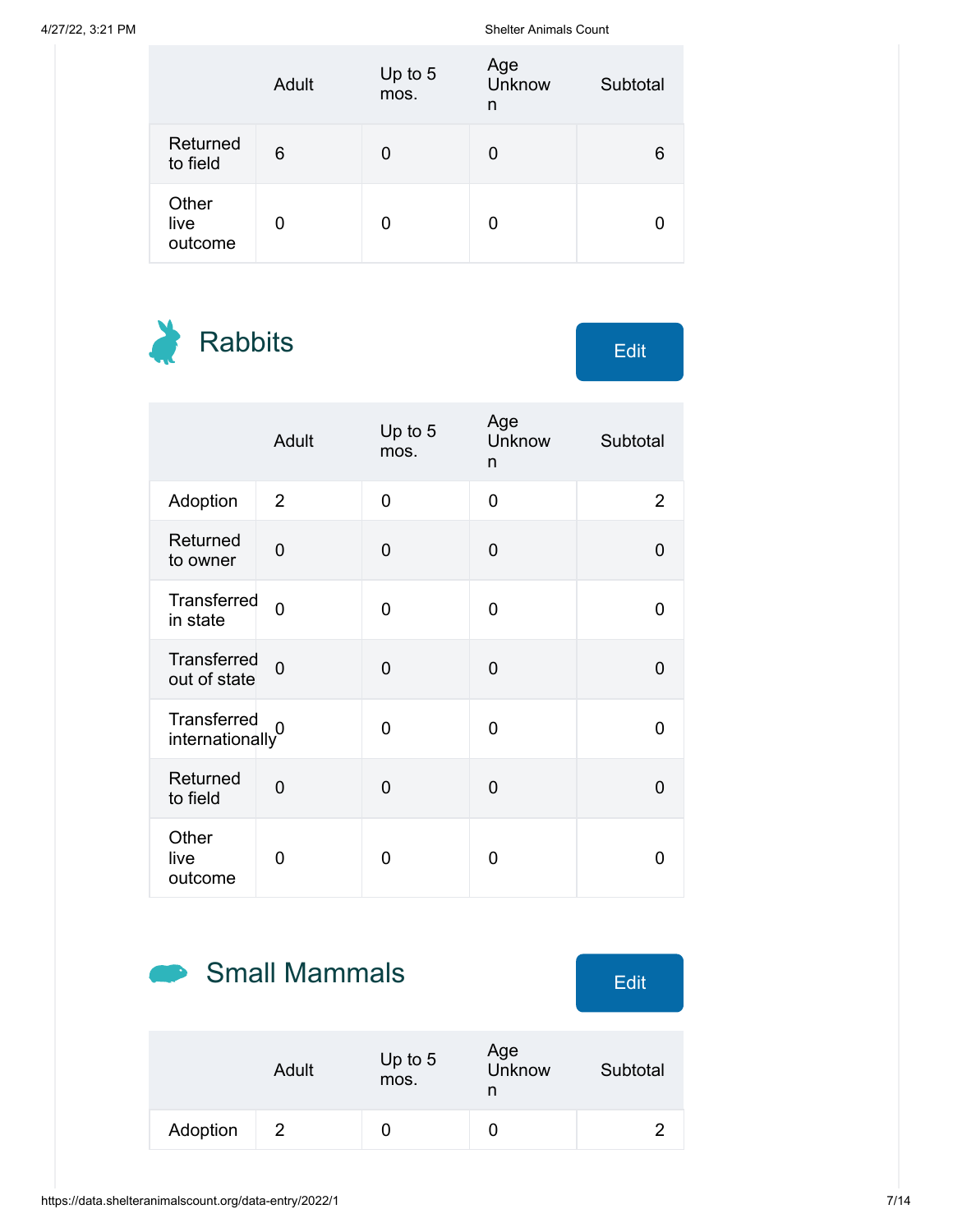|                                | Adult          | Up to 5<br>mos. | Age<br>Unknow<br>n | Subtotal |
|--------------------------------|----------------|-----------------|--------------------|----------|
| Returned<br>to owner           | 0              | 0               | 0                  | 0        |
| Transferred<br>in state        | $\overline{0}$ | 0               | 0                  | O        |
| Transferred<br>out of state    | $\overline{0}$ | $\overline{0}$  | 0                  | O        |
| Transferred<br>internationally |                | 0               | 0                  | O        |
| Returned<br>to field           | $\overline{0}$ | $\overline{0}$  | 0                  | O        |
| Other<br>live<br>outcome       | ი              | O               | 0                  | 0        |

Birds Edit  $\mathcal{N}$ 

|                                | Adult          | Up to 5<br>mos. | Age<br>Unknow<br>n | Subtotal       |
|--------------------------------|----------------|-----------------|--------------------|----------------|
| Adoption                       | $\overline{0}$ | $\overline{0}$  | $\overline{0}$     | $\overline{0}$ |
| Returned<br>to owner           | $\overline{0}$ | $\overline{0}$  | $\mathbf 0$        | 0              |
| Transferred<br>in state        | $\overline{0}$ | 0               | 0                  | 0              |
| Transferred<br>out of state    | $\overline{0}$ | $\overline{0}$  | 0                  | 0              |
| Transferred<br>internationally |                | 0               | 0                  | 0              |
| Returned<br>to field           | $\overline{0}$ | $\mathbf 0$     | 0                  | 0              |
| Other<br>live<br>outcome       | 0              | 0               | 0                  | ი              |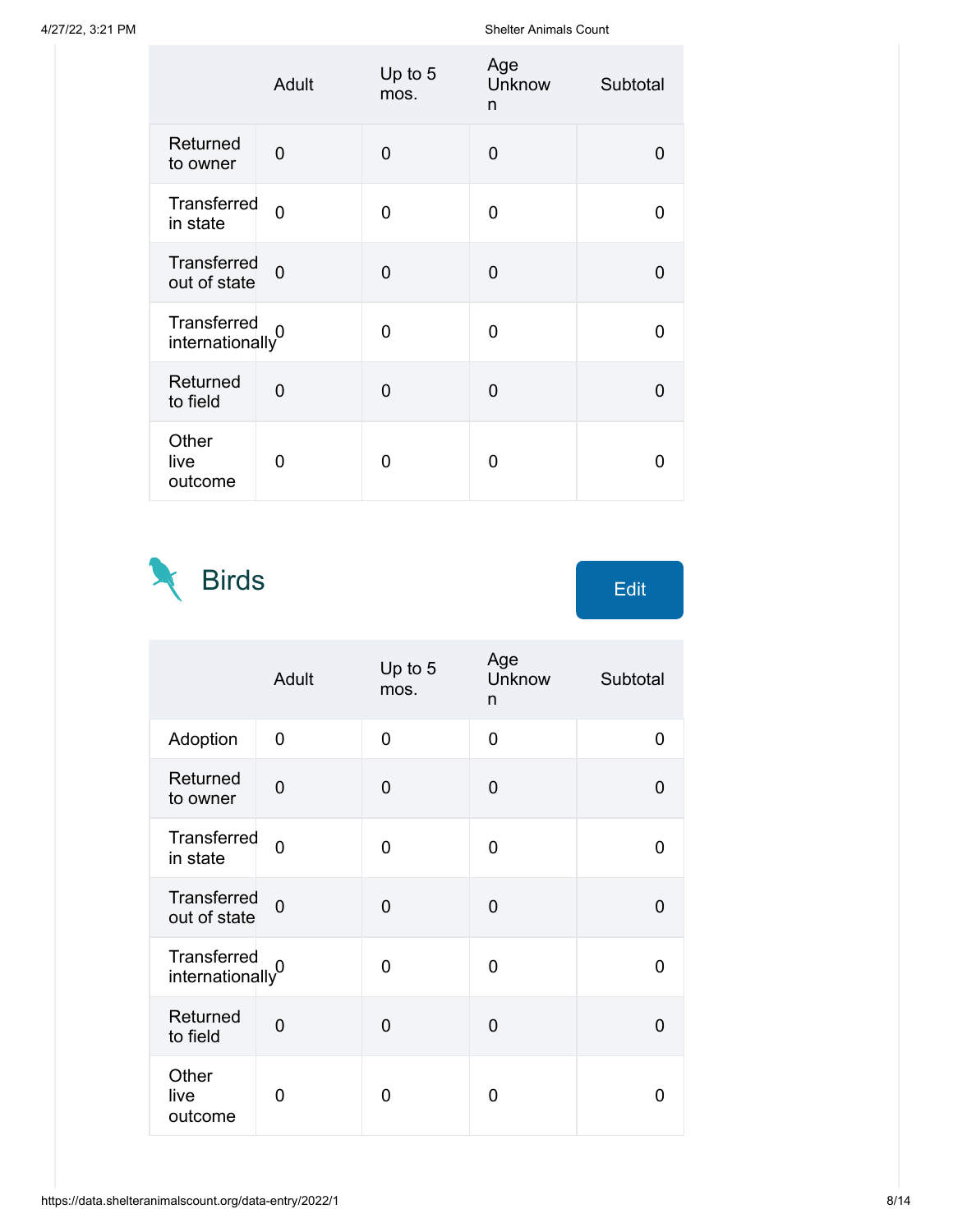### $\sum_{i=1}^{n}$  Reptile & Amphibians  $\sum_{i=1}^{n}$

|                                             | Adult          | Up to 5<br>mos. | Age<br>Unknow<br>n | Subtotal |
|---------------------------------------------|----------------|-----------------|--------------------|----------|
| Adoption                                    | 0              | $\overline{0}$  | 0                  | 0        |
| Returned<br>to owner                        | $\overline{0}$ | $\overline{0}$  | $\overline{0}$     | $\Omega$ |
| Transferred<br>in state                     | $\Omega$       | $\overline{0}$  | 0                  | 0        |
| Transferred<br>out of state                 | $\overline{0}$ | $\overline{0}$  | $\overline{0}$     | 0        |
| Transferred<br>internationally <sup>0</sup> |                | $\overline{0}$  | $\mathbf 0$        | 0        |
| Returned<br>to field                        | $\overline{0}$ | $\overline{0}$  | $\overline{0}$     | 0        |
| Other<br>live<br>outcome                    | 0              | 0               | 0                  | 0        |

### 4 Other Outcomes



|                              | Adult | Up to $5$<br>mos. | Age<br><b>Unknow</b><br>n | Subtotal |
|------------------------------|-------|-------------------|---------------------------|----------|
| Died in<br>care              | 0     | 2                 | 0                         | 2        |
| Lost in<br>care              | 0     | 0                 | 0                         |          |
| <b>Shelter</b><br>euthanasia | 3     |                   | 0                         |          |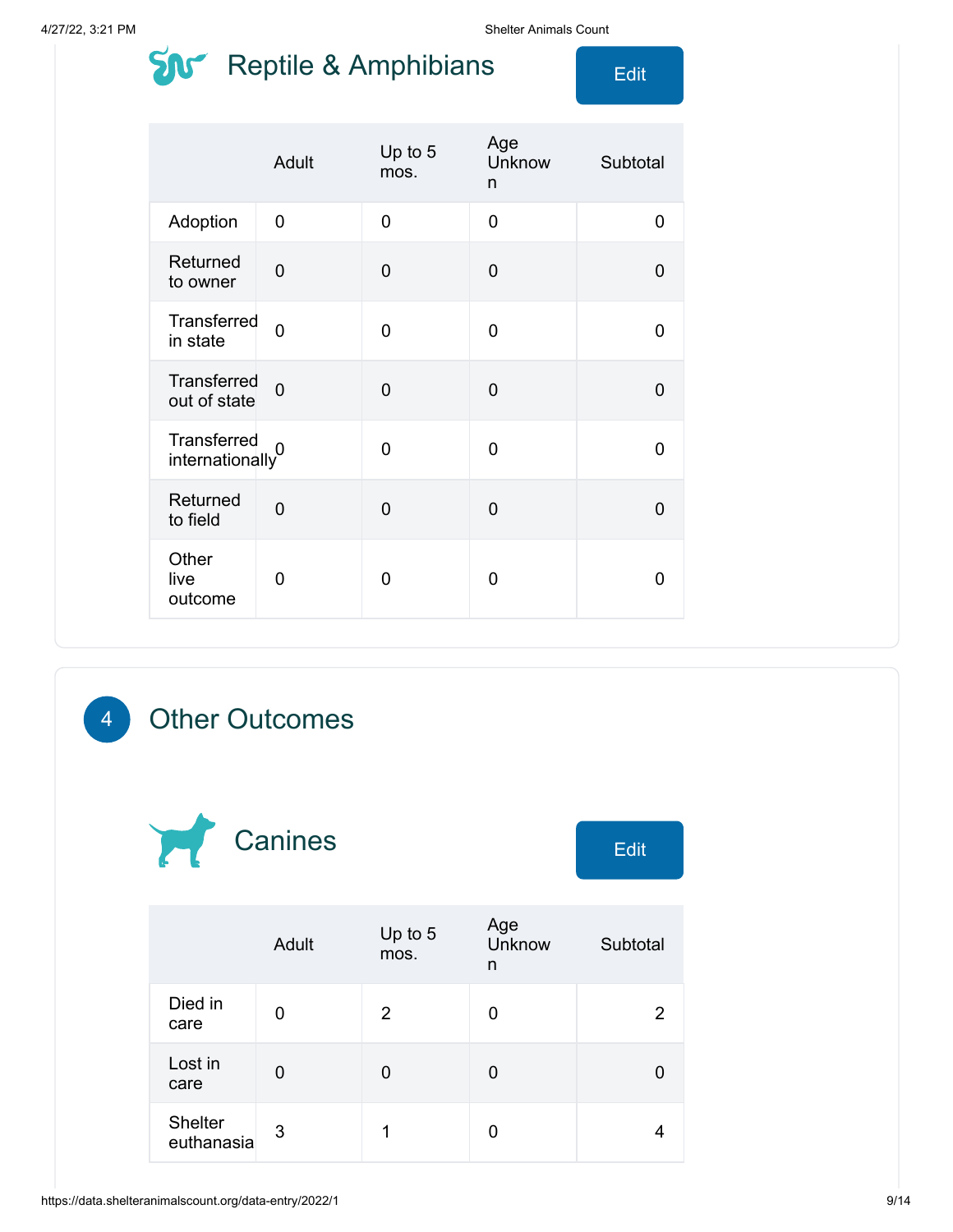|                                 | Adult | Up to $5$<br>mos. | Age<br>Unknow<br>n | Subtotal |
|---------------------------------|-------|-------------------|--------------------|----------|
| Owner<br>intended<br>euthanasia |       |                   |                    |          |





|                                 | Adult    | Up to 5<br>mos. | Age<br>Unknow<br>n | Subtotal |
|---------------------------------|----------|-----------------|--------------------|----------|
| Died in<br>care                 | 1        | 0               | 0                  |          |
| Lost in<br>care                 | $\Omega$ | 0               | 0                  |          |
| <b>Shelter</b><br>euthanasia    | 3        | 0               | 0                  | 3        |
| Owner<br>intended<br>euthanasia | 0        | 0               | 0                  |          |



|                                 | Adult       | Up to 5<br>mos. | Age<br>Unknow<br>n | Subtotal |
|---------------------------------|-------------|-----------------|--------------------|----------|
| Died in<br>care                 | 0           | 0               | 0                  |          |
| Lost in<br>care                 | 0           | 0               | 0                  |          |
| <b>Shelter</b><br>euthanasia    | $\mathbf 0$ | 0               | 0                  |          |
| Owner<br>intended<br>euthanasia | 0           | 0               | 0                  |          |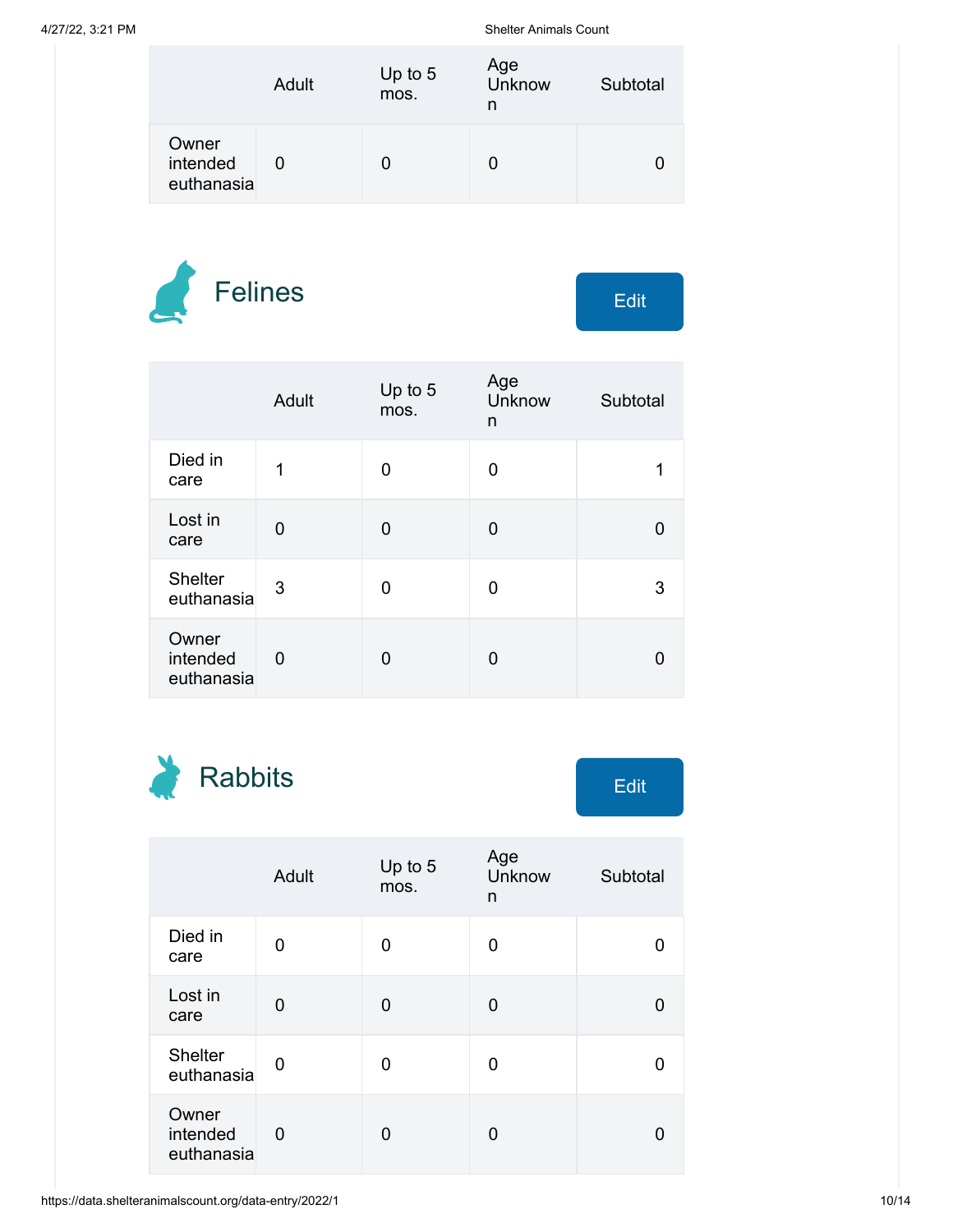#### Small Mammals **Edit**

4/27/22, 3:21 PM Shelter Animals Count

|                                 | Adult | Up to 5<br>mos. | Age<br>Unknow<br>n | Subtotal |
|---------------------------------|-------|-----------------|--------------------|----------|
| Died in<br>care                 | 0     | 0               | 0                  |          |
| Lost in<br>care                 | 0     | 0               | 0                  |          |
| <b>Shelter</b><br>euthanasia    | 0     | 0               | O                  |          |
| Owner<br>intended<br>euthanasia | 0     | 0               | 0                  |          |

Birds Edit

|                                 | Adult       | Up to 5<br>mos. | Age<br>Unknow<br>n | Subtotal |
|---------------------------------|-------------|-----------------|--------------------|----------|
| Died in<br>care                 | 0           | 0               | 0                  | U        |
| Lost in<br>care                 | 0           | 0               | 0                  | U        |
| <b>Shelter</b><br>euthanasia    | $\mathbf 0$ | 0               | 3                  | 3        |
| Owner<br>intended<br>euthanasia | 0           | 0               | U                  | O        |

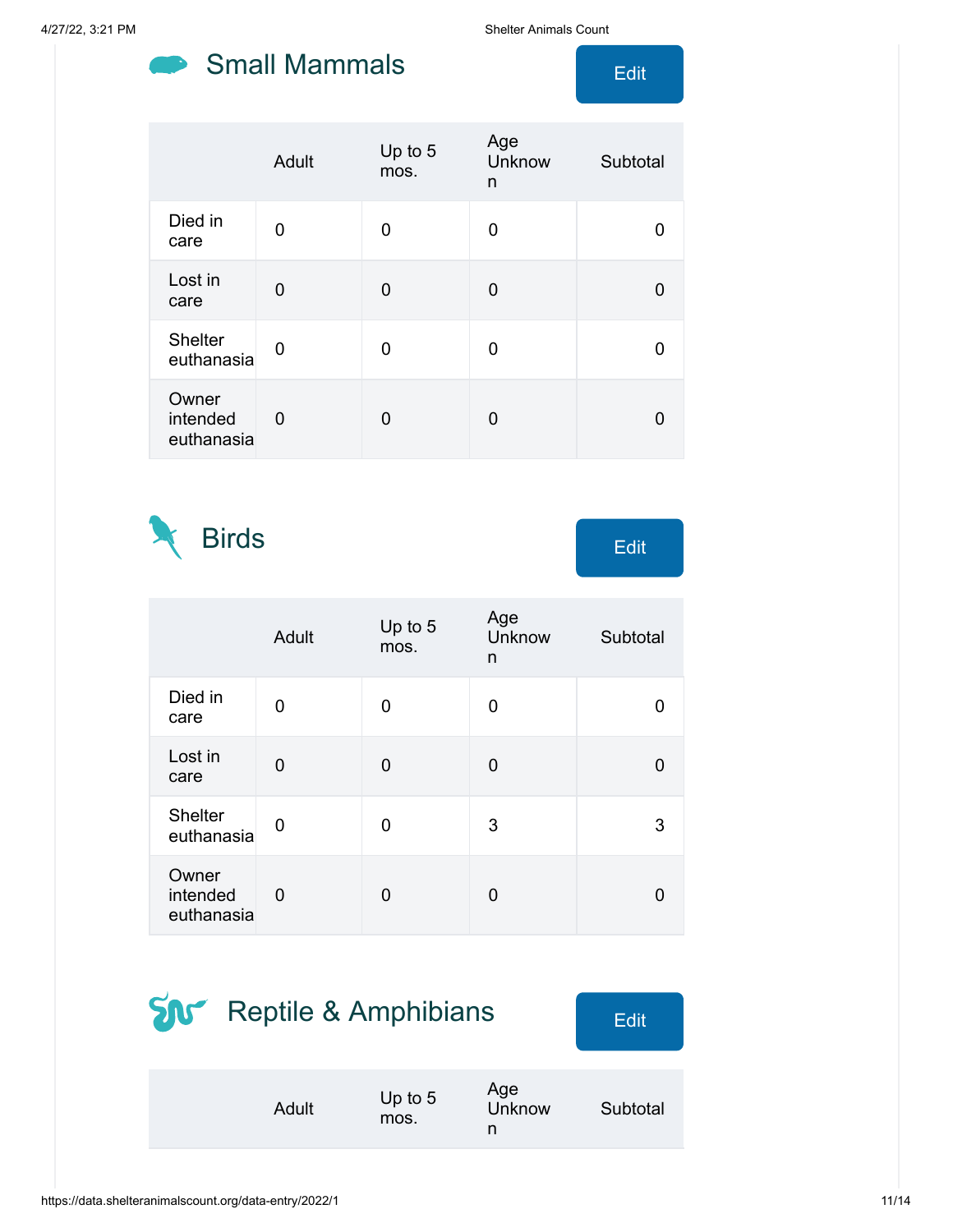|                                 | Adult          | Up to 5<br>mos. | Age<br>Unknow<br>n | Subtotal |
|---------------------------------|----------------|-----------------|--------------------|----------|
| Died in<br>care                 | 0              | $\Omega$        | 0                  | 0        |
| Lost in<br>care                 | $\overline{0}$ | 0               | 0                  | 0        |
| Shelter<br>euthanasia           | $\mathbf 0$    | $\Omega$        | 0                  | 0        |
| Owner<br>intended<br>euthanasia | $\overline{0}$ | 0               | 0                  | 0        |

#### 5 Animal Counts



|                                                                      | Total |
|----------------------------------------------------------------------|-------|
| Number of canines in care at the beginning of<br>January 2022        | 59    |
| Number of canines in care at the end of January<br>2022              | 61    |
| Number of foster canines in care at the beginning<br>of January 2022 | 14    |
| Number of foster canines in care at the end of<br>January 2022       |       |

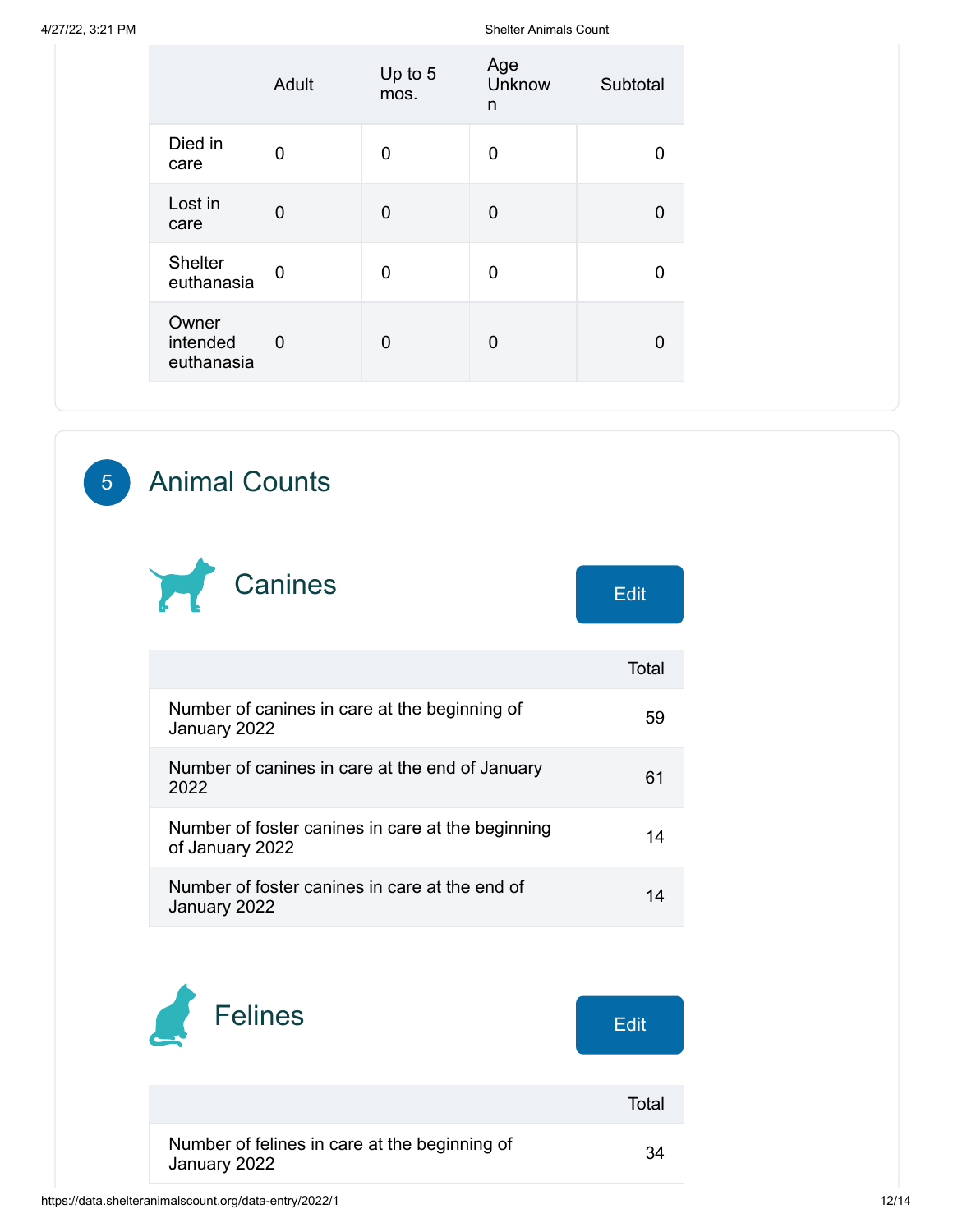|                                                                      | Total |
|----------------------------------------------------------------------|-------|
| Number of felines in care at the end of January<br>2022              | 28    |
| Number of foster felines in care at the beginning<br>of January 2022 |       |
| Number of foster felines in care at the end of<br>January 2022       |       |

Rabbits Edit

|                                                                      | Total |
|----------------------------------------------------------------------|-------|
| Number of rabbits in care at the beginning of<br>January 2022        |       |
| Number of rabbits in care at the end of January<br>2022              |       |
| Number of foster rabbits in care at the beginning<br>of January 2022 |       |
| Number of foster rabbits in care at the end of<br>January 2022       |       |



|                                                                            | Total |
|----------------------------------------------------------------------------|-------|
| Number of small mammals in care at the<br>beginning of January 2022        |       |
| Number of small mammals in care at the end of<br>January 2022              |       |
| Number of foster small mammals in care at the<br>beginning of January 2022 |       |
| Number of foster small mammals in care at the<br>end of January 2022       |       |